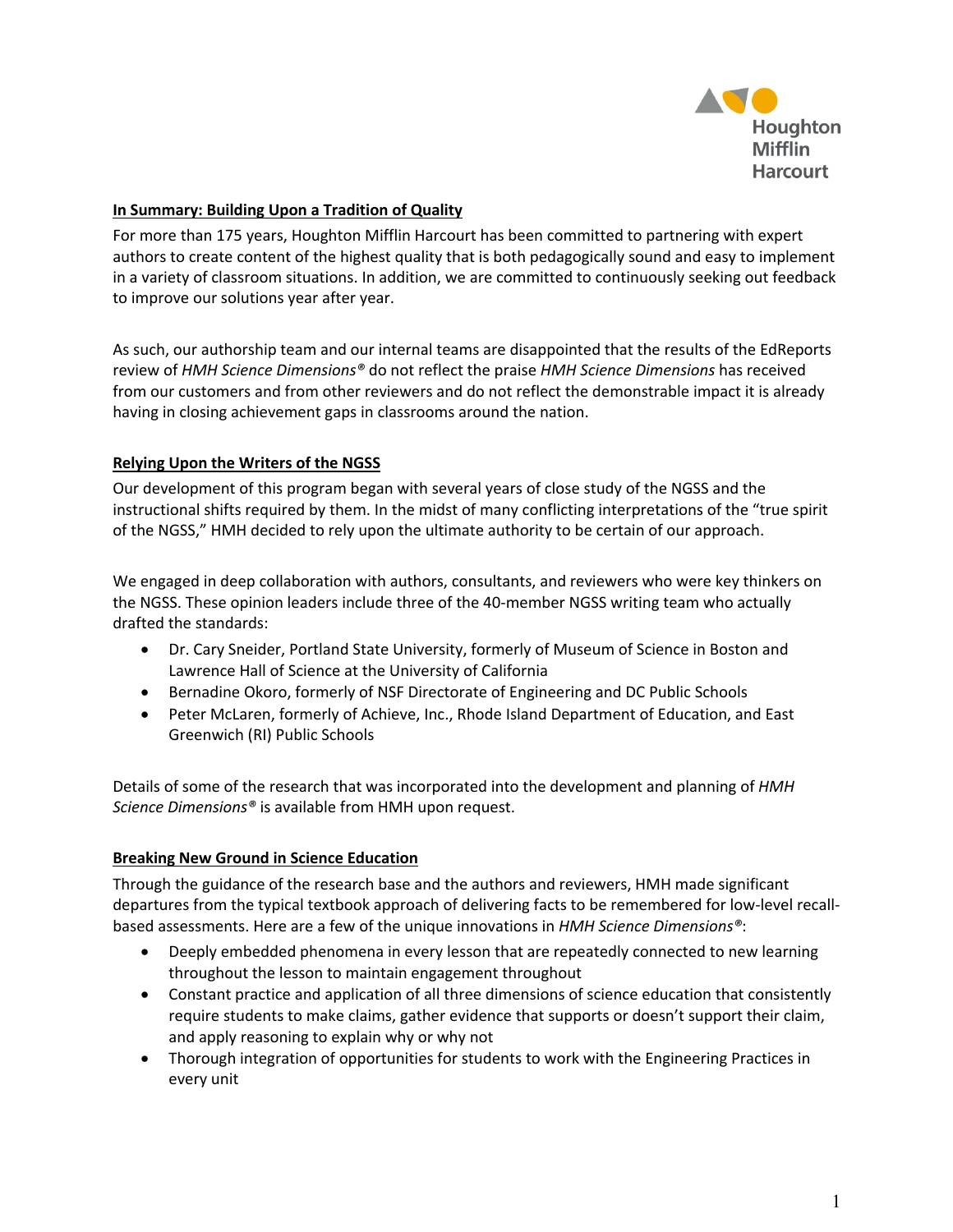- Active learning strategies that promote student ownership in learning by creating an environment in which students explore through hands-on activities, videos, photos, illustrations, diagrams, graphs, and charts rather than being passive learners absorbing "correct" answers
- Frequent use of collaboration strategies to build stronger social-emotional learning (SEL) skills through working with others toward shared goals
- Opportunities for students to make choices to drive learning, such as in the Unit Project at the start of the unit, Hands-On Labs within the lessons, the Elaborate portion at the end of a lesson, the Unit Performance Task at the end of a unit, or in the digital interactive You Solve It simulations
- Frequent opportunities for students to interact with the content to check their own understanding; teachers can use these checks for formative assessment to adjust assignments and learning activities
- Emphasis on Performance Tasks, Simulations, and Performance-Based Assessments—rather than just closed-ended tests—as the best summative assessments
- Robust interactive online edition that features real-time feedback for students and allows teachers to create groups for assignments and view student assessment results at a glance
- Just-in-time short Professional Development videos from our authorship team exploring different aspects of NGSS teaching and learning

# **Proving Effectiveness for ALL Students**

A recent study by the Educational Research Institute of America examined the use of *HMH Science Dimensions®* by teachers and students in actual classrooms. These studies have found that students using the program witnessed statistically significant (p < 0.5) increases in science skills and knowledge.

These findings remained true for both high-performing and low-performing students. In fact, the increase in the average score of the low-performing students was 16% greater than the score increase of the high-performing students. In other words, the *HMH Science Dimensions®* materials helped narrow the achievement gap between the two groups.

The detailed study is available from HMH upon request.

# **Exceeding Expectations of Other Reviewers**

The innovations in *HMH Science Dimensions®* have been hailed both in formal reviews and by individual teachers:

- An independent review using the Educators Evaluating the Quality of Instructional Products for Science (EQuIP Science) Rubric rated *HMH Science Dimensions®* as "an example of a high-quality NGSS design."
- The Education Department of New Mexico rated the program as "highly aligned to NGSS."
- A Science Supervisor in Maryland had this to say: "This is exactly what we need . . . it's clear that you guys have done your homework on NGSS and the others haven't. This is more suited to NGSS than anything else, in terms of something that teachers can really use to move to an NGSS approach to science. This will help our teachers make this transition, and that will truly prepare our students for the future!"
- A science supervisor in Kansas said this: "The teachers REALLY like it. We are doing more handson than they've ever done. It's very, very good!"
- A pilot teacher in Michigan said, "We're loving *HMH Science Dimensions®.* Our students are super engaged!"